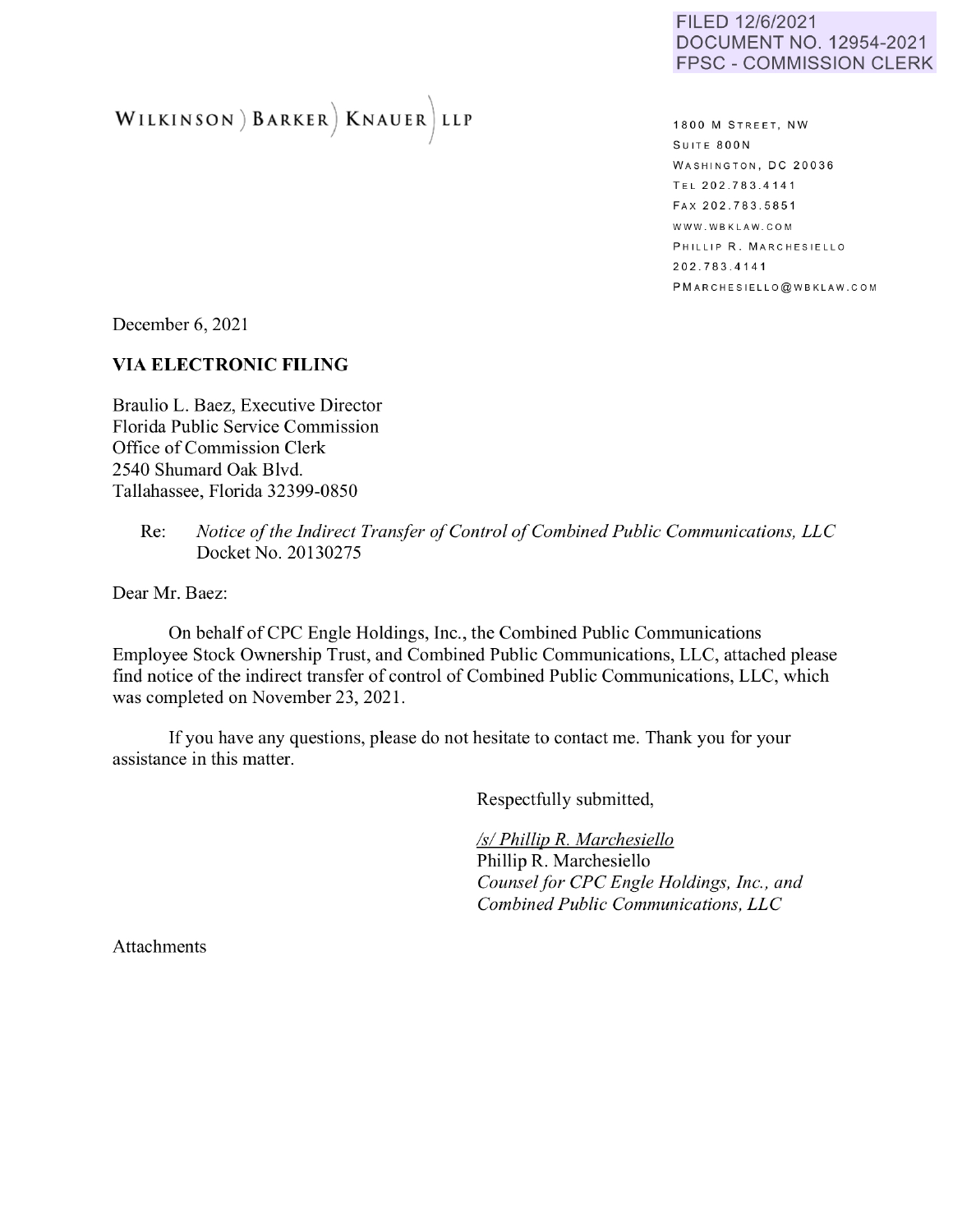# *Notice of the Indirect Transfer of Control of Combined Public Communications, LLC* **Docket No. 20130275**

Pursuant to Fla. Stat § 364.33, CPC Engle Holdings, Inc. ("CPC Engle" or the "Transferor"), the Combined Public Communications Employee Stock Ownership Trust ("CPC ESOP Trust" or "Transferee"), and Combined Public Communications, LLC ("Combined Public" or the "Licensee", and collectively with CPC Engle and the CPC ESOP Trust, the "Parties") hereby notify the Florida Public Service Commission ("Commission") of the consummation of a transaction on November 23, 2021 that resulted in the indirect transfer of control of Combined Public from CPC Engle to the CPC ESOP  $Trust^1$  $Trust^1$  (the "Transaction"). The Parties submit this notice for informational purposes to ensure the accuracy of the Commission's records.

Combined Public is a provider of inmate calling services ("ICS") to state and local correctional facilities. The Transaction serves the public interest by ensuring that Combined Public continues to provide high-quality ICS to its current correctional facility customers, inmates, and their friends and families. Moreover, by transferring control and ownership of Combined Public to its employees through an employee stock ownership plan, the Transaction increases the employees' financial stake in the success of Combined Public and thereby provide an incentive for the employees to ensure that the company becomes an even stronger service provider. Because Combined Public was ultimately acquired by its employees, the Transaction does not reduce the number of competitors that participate in the ICS market nationally or in any region, and it does not have any adverse impact on ICS competition. In addition, the Transaction was transparent to Combined Public's customers and vendors.

# **I. DESCRIPTION OF THE PARTIES**

# **A. Combined Public Communications, LLC**

Combined Public is a Delaware limited liability company with its principal place of business located at 100 Aqua Drive, Cold Spring, Kentucky 41076.<sup>[2](#page-1-1)</sup> Since 2000, Combined Public has partnered with corrections professionals to provide reliable and cost-effective ICS and other communications technologies, as well as certain non-communications services such as

<span id="page-1-0"></span><sup>&</sup>lt;sup>1</sup> The CPC ESOP Trust is the legal entity through which the Combined Public Communications Employee Stock Ownership Plan ("CPC ESOP Plan," and, collectively with the CPC ESOP Trust, "CPC ESOP") implemented the indirect transfer of ownership of Combined Public from CPC Engle to the CPC ESOP. The CPC ESOP Trust is beneficially owned by the eligible employees of Combined Public as participants in the CPC ESOP, and it is controlled by Michael S. Miller, who serves as trustee of the CPC ESOP Trust ("Trustee") pursuant to the terms of the CPC ESOP Plan.

<span id="page-1-1"></span><sup>2</sup> *See* Leading Communication Tools That Speak for Themselves, Combined Public Communications, at https://cpcjail.com/.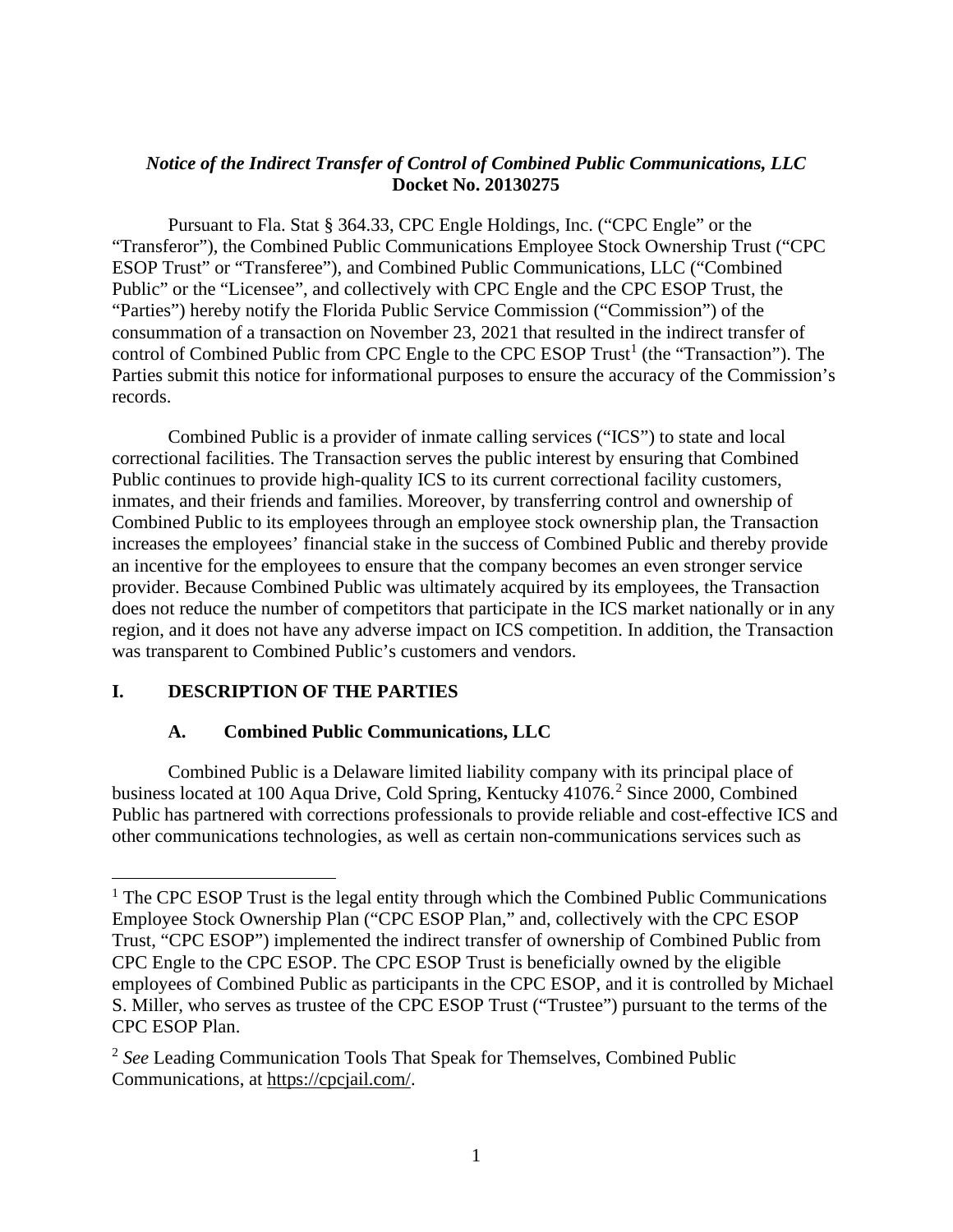commissary services, in over 250 state, county, and municipal correctional institutions. Combined Public is committed to providing industry-leading customer service to inmates and their friends and family members using innovative technologies and personalized solutions.<sup>[3](#page-2-0)</sup>

On April 11, 2014, Combined Public was granted an authority to provide pay telephone services in Florida in Docket No. 20130275.<sup>[4](#page-2-1)</sup>

A diagram depicting the pre-closing ownership of Combined Public is provided in Exhibit A.

# **B. CPC Engle Holdings, Inc.**

CPC Engle is a Delaware corporation with its principal place of business located at 100 Aqua Drive, Cold Spring, Kentucky 41076. Cathleen Engle, a U.S. citizen and a founder of Combined Public, held 100 percent of the voting and equity ownership interests in CPC Engle prior to the consummation of the Transaction.<sup>[5](#page-2-2)</sup> Her address is 100 Aqua Drive, Cold Spring, Kentucky 41076. CPC Engle held 95.5 percent of CPC Holding Company Inc.'s ("CPC Holding") common voting shares and 88.3 percent of the company's equity.<sup>[6](#page-2-3)</sup> CPC Holding is a

<span id="page-2-1"></span><sup>4</sup> *See Application for Authority to Provide Pay Telephone Service by Combined Public Communications, Inc.*, Consummating Order No. PSC-14-0168-CO-TC, Docket No. 20130275 (April 11, 2014).

<span id="page-2-2"></span><sup>5</sup> Specifically, Ms. Engle directly held a two percent equity interest and 100 percent voting interest in CPC Engle through ownership of 100 percent of CPC Engle's issued and outstanding voting stock. CPC Engle also issued a class of non-voting stock that represents a 98 percent equity interest in the company, and all of the issued and outstanding non-voting stock was previously held by a Kentucky-organized grantor trust, the Engle Family 2021 Dynasty Trust ("Engle Trust"), for which Ms. Engle is the sole trustee and beneficiary. Consequently, Ms. Engle wholly owned and controlled CPC Engle—in part directly and in part indirectly through the Engle Trust.

<span id="page-2-3"></span><sup>6</sup> In addition to common voting shares, CPC Holding also issued a limited amount of non-voting preferred stock to third-party investors, none of which held a 10 percent or greater direct or indirect equity or voting interest in CPC Holding, CTS, or Combined Public. Relative to CPC Engle's voting interest in CPC Holding held through CPC Engle's voting common stock in CPC Holding, CPC Holding's issuance of preferred stock slightly dilutes the aggregate equity interest in CPC Holding held by CPC Engle.

<span id="page-2-0"></span><sup>&</sup>lt;sup>3</sup> Combined Public currently provides ICS in the following states: Alabama, Arizona, Colorado, Florida, Georgia, Idaho, Illinois, Indiana, Iowa, Kansas, Kentucky, Michigan, Missouri, Nebraska, Nevada, New Mexico, North Carolina, Ohio, Oregon, South Carolina, Tennessee, and Washington state. Combined Public holds state telecommunications authorizations or has filed registrations in each of these states, as well as in Arkansas, Florida, Illinois, Mississippi, Montana, Ohio, Oklahoma, Rhode Island, South Dakota, Utah, Virginia, West Virginia, Wisconsin, and Wyoming. In addition, Combined Public has a wholly owned subsidiary, Bealls Communications Group, LLC, which is authorized to provide ICS and payphone services in Georgia.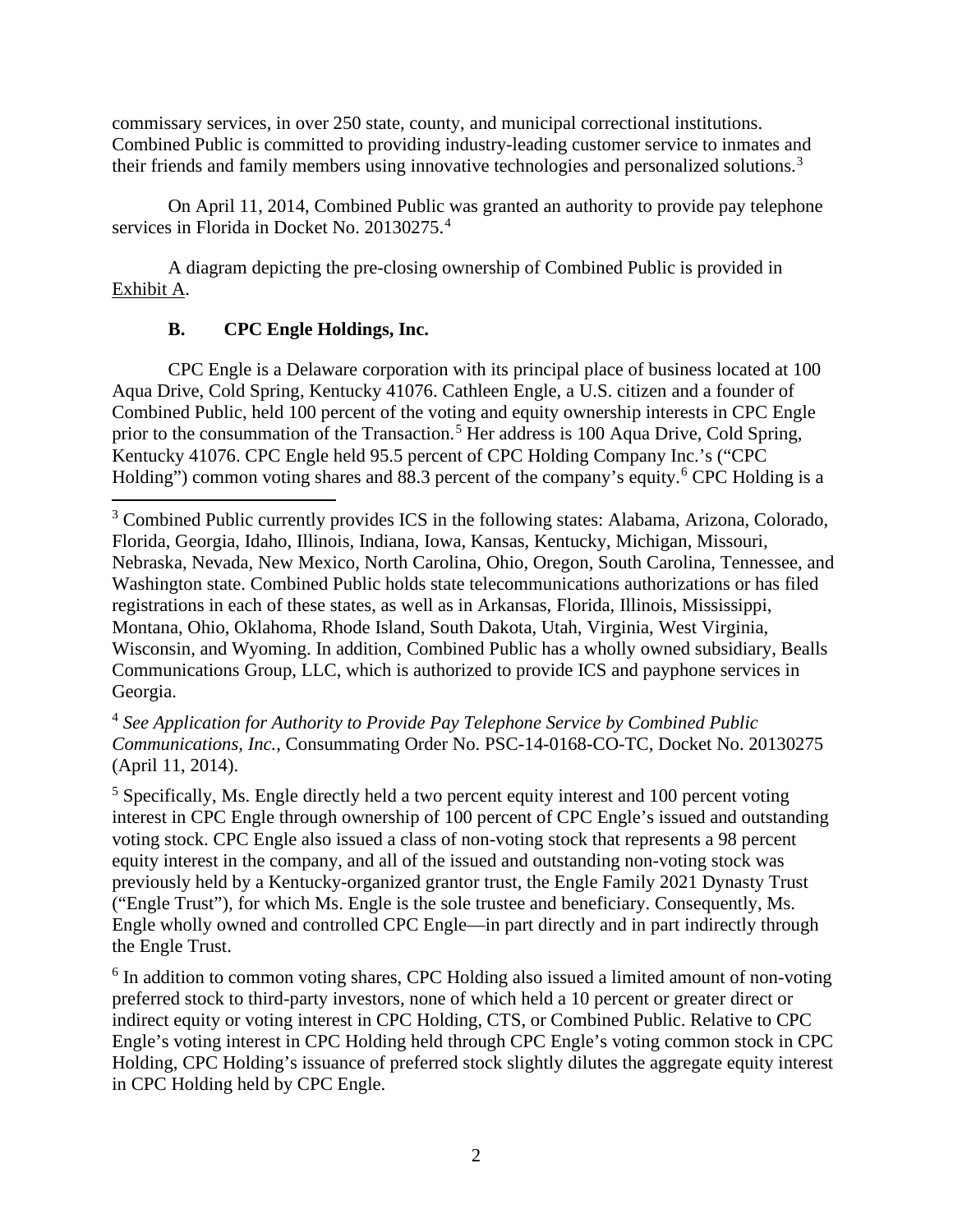Delaware corporation with its principal place of business located at 100 Aqua Drive, Cold Spring, Kentucky 41076. CPC Holding, in turn, holds 100 percent of the voting and equity ownership interest in Client Telephone Solutions, LLC ("CTS"), a Delaware limited liability company with its principal place of business located at 100 Aqua Drive, Cold Spring, Kentucky 41076. CTS holds 100 percent of the voting and equity ownership interests in Combined Public. The Engle Trust, CPC Engle, CPC Holding, and CTS are holding companies. No other entity or individual holds a direct or indirect voting or equity interest in the Engle Trust, CPC Engle, CPC Holding, CTS, or Combined Public of 10 percent or more.

A diagram depicting the pre-closing ownership of Combined Public by CPC Engle is provided in Exhibit A.

## **C. Combined Public Communications Stock Ownership Trust and Plan**

The CPC ESOP Trust was established under Kentucky law effective January 1, 2021 as the legal entity through which the eligible employees<sup>[7](#page-3-0)</sup> of Combined Public hold beneficial ownership of the company through the CPC ESOP. The address for the CPC ESOP Trust and the CPC ESOP is P.O. Box 88208, Atlanta, Georgia 30356. The CPC ESOP is a qualified employee benefit plan under Section 401(a) of the Internal Revenue Code ("Code")<sup>[8](#page-3-1)</sup> and an employee stock ownership plan within the meaning of Section 4975(e)(7) of the Code and Section  $407(d)(6)$  of the Employee Retirement Income Security Act of 1[9](#page-3-2)74, as amended ("ERISA").<sup>9</sup> The CPC ESOP is operated in compliance with the applicable provisions of the Code and ERISA.[10](#page-3-3) These statutes required the CPC ESOP to acquire Combined Public on terms that were no less favorable than those that would apply in an arm's-length transaction. Specifically, under the Code and ERISA, the CPC ESOP could not pay a purchase price for Combined Public that is greater than Combined Public's fair market value as determined by the Trustee in reliance upon an updated and recent valuation report prepared by an independent appraiser.<sup>11</sup>

<span id="page-3-5"></span>As the Trustee of the CPC ESOP Trust, Michael S. Miller exercises independent discretionary judgment consistent with the requirements of ERISA in connection with the

<span id="page-3-1"></span>8 26 U.S.C. § 401.

<span id="page-3-2"></span> $9^9$  26 U.S.C. § 4975(e)(7).

<span id="page-3-3"></span><sup>10</sup> 29 U.S.C. Chapter 18.

<span id="page-3-4"></span> $11$  As part of his fiduciary obligations to ensure that the CPC ESOP pays no more than adequate consideration or fair market value for Combined Public, the Trustee retained the McLean, Virginia office of Stout Risius Ross, LLC ("SRR"), a global investment bank and advisory firm specializing in corporate finance, valuation, financial disputes, and investigations, to provide an opinion on behalf of the CPC ESOP. Specifically, SRR provided an opinion concluding, *inter alia*, that the purchase price to be paid by the CPC ESOP represents "adequate consideration" or "fair market value" for such shares and that the terms and conditions of the Transaction, taken as a whole, are fair to participants in the CPC ESOP from a financial standpoint.

<span id="page-3-0"></span> $7$  To be eligible to participate in the CPC ESOP, a Combined Public employee is required to have completed one year of employment and have attained age 21.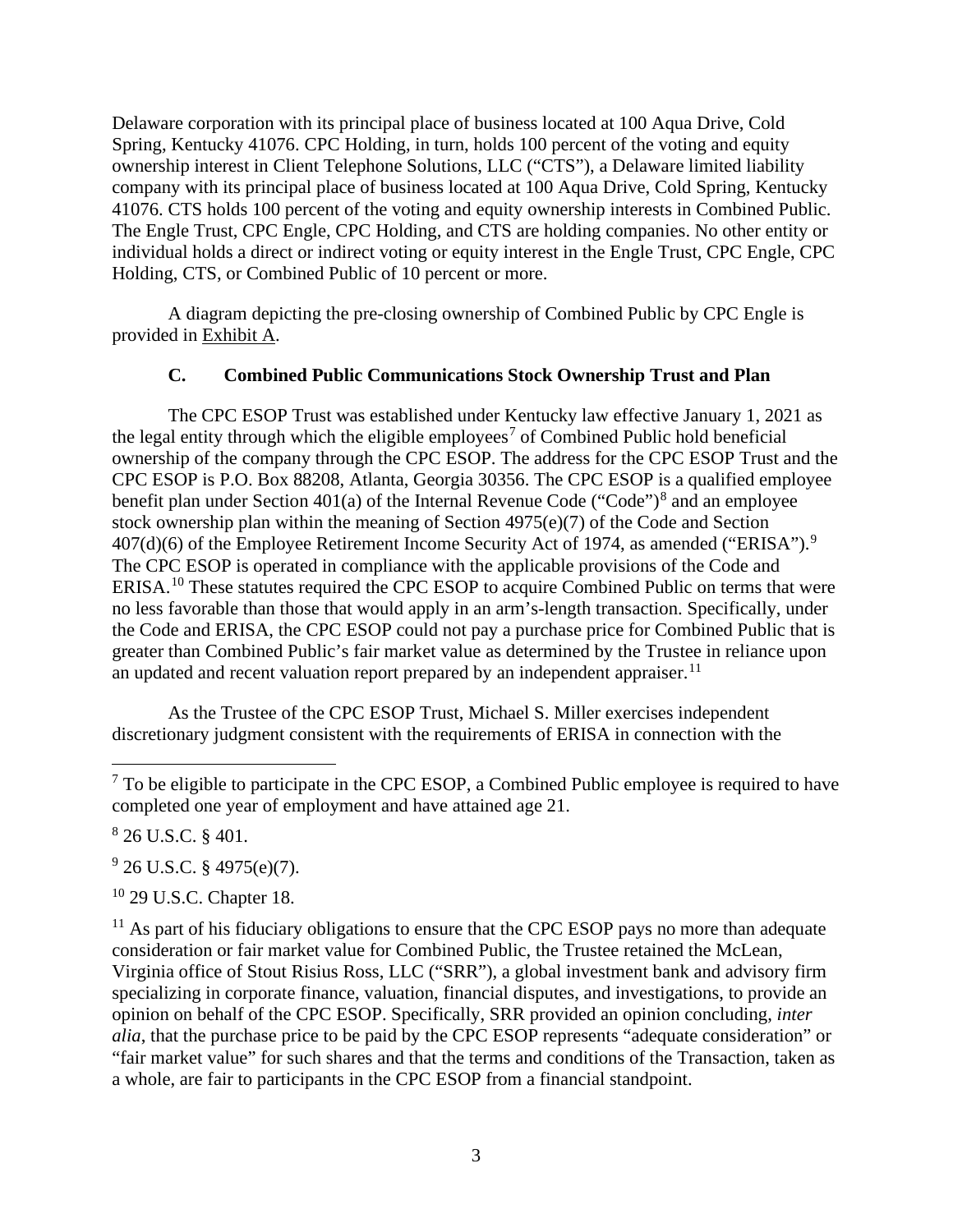proposed acquisition and, thereafter, with respect to the custody and disposition of CPC ESOP Trust assets post-consummation. Mr. Miller is a U.S. citizen and his address is P.O. Box 88208, Atlanta, Georgia 30356. Under the Code and ERISA, the Transaction must be approved by the Trustee, which has occurred.<sup>[12](#page-4-0)</sup> The Trustee maintains a fiduciary obligation to hold and vote the stock held by the CPC ESOP Trust solely in accordance with the interest of the employee participants of the CPC ESOP.<sup>[13](#page-4-1)</sup> The Trustee's fiduciary responsibility to the participants in the CPC ESOP is to protect the assets of the CPC ESOP Trust (i.e., its ownership interests in Combined Public) for the sole and exclusive purpose of providing retirement benefits to the beneficiaries of the CPC ESOP (i.e., the Combined Public employee-participants in the CPC ESOP) in strict accordance with the governing documents of the CPC ESOP. The Trustee's fiduciary responsibilities are defined by ERISA, and he is personally liable for breaches of those fiduciary responsibilities.

No employee-participant of the CPC ESOP, or any other entity or individual (other than the CPC ESOP) holds a 10 percent or greater direct or indirect voting or equity interest in CPC Holding, CTS, or Combined Public. In addition, the CPC ESOP, CPC Holding, and the Trustee do not hold a 10 percent or greater direct or indirect ownership interest in any other ICS provider or other telecommunications service provider.

A diagram depicting the current, post-closing ownership of Combined Public, including the CPC ESOP Trust, is provided in Exhibit A.

#### **II. DESCRIPTION OF THE TRANSACTION**

On September 2, 2021, the CPC ESOP Trust, on the one hand, and CPC Engle and the other, minority indirect interest holders of Combined Public, entered into an Agreement to Purchase Shares pursuant to which the CPC ESOP Trust agreed to purchase all of the shares of the common stock of CPC Holding and thereby acquire indirect control of Combined Public. The Transaction was completed on November 23, 2021, and CPC Holding is now directly and wholly owned by the CPC ESOP Trust.

<span id="page-4-0"></span><sup>&</sup>lt;sup>12</sup> Mr. Miller has reviewed the terms of the Transaction and, partially in reliance upon the valuation report prepared by SRR, has concluded that the purchase price for the acquisition by the CPC ESOP of Combined Public (through CPC Holding) is not in excess of fair market value and is in the best interests of the CPC ESOP's participant beneficiaries as required by ERISA. *See supra* note [11.](#page-3-5)

<span id="page-4-1"></span> $13$  The Trustee generally is not involved in the day-to-day operations and strategic direction of Combined Public, which remain with the company's board of directors and management team. However, the Trustee directs the voting of the CPC ESOP's shares to select the board of directors, and the board of directors exercises oversight of the company's management. The Trustee also is responsible to monitor the board and management team to ensure they use a duty of care and act in the interests of the CPC ESOP.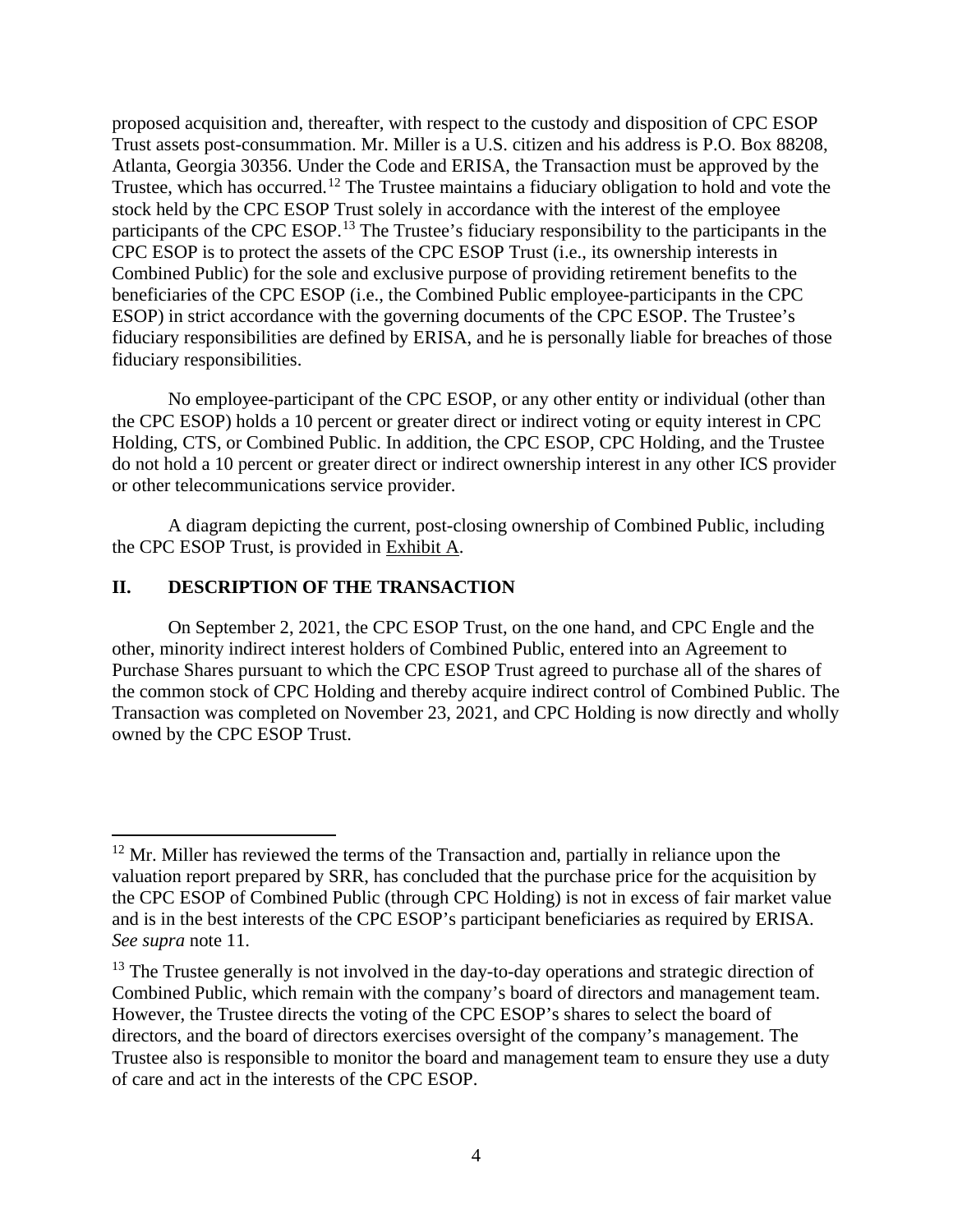#### **III. PUBLIC INTEREST CONSIDERATIONS**

The Transaction serves the public interest. The change in ultimate control of the Licensee from the Transferor to the Transferee occurred at the parent level. It did not involve the assignment of operating authority, assets, or customers. Upon consummation of the Transaction, the Licensee continues to provide in the normal course the same high-quality ICS and other communications and non-communications services to incarceration facilities and inmates (and their friends and family members) that it provided previously.

Although ultimate ownership of Combined Public changed as a result of the Transaction, the Licensee's well-qualified and highly experienced management team continues to manage its day-to-day operations following consummation. Indeed, the management team's extensive knowledge of the industry and the ICS marketplace will ensure that Combined Public maintains the technical, operational, and managerial expertise to continue to successfully provide competitive service. Further, by providing Combined Public's employees with ownership of the company, the Transaction increased their financial stake in the success of Combined Public and thereby provides an incentive for the employees to ensure that the company becomes an even stronger competitor. In addition, Combined Public now has enhanced access to capital as a result of the Transaction, allowing it to continue to expand its customer base, geographic footprint, and scope of services.

The Transaction also had no adverse impact on, and was transparent to, Combined Public's customers and vendors, as well as to the public. The Transaction did not result in any interruption, reduction, loss, impairment, or disruption of services. The ICS that Combined Public currently provides will continue to be provided under existing contracts at the same rates and on the same terms and conditions as are currently in effect.

Moreover, the Transaction did not result in any adverse effects within the ICS industry or pose any public interest harms. As an entity established for the purpose of this Transaction, the CPC ESOP Trust does not hold an interest in any other ICS provider or other telecommunications provider. The Trustee also does not hold an interest in any other ICS provider or an interest of 10 percent or more in any other telecommunications provider. Consequently, the Transaction did not reduce the number of service providers or decrease competition in any market.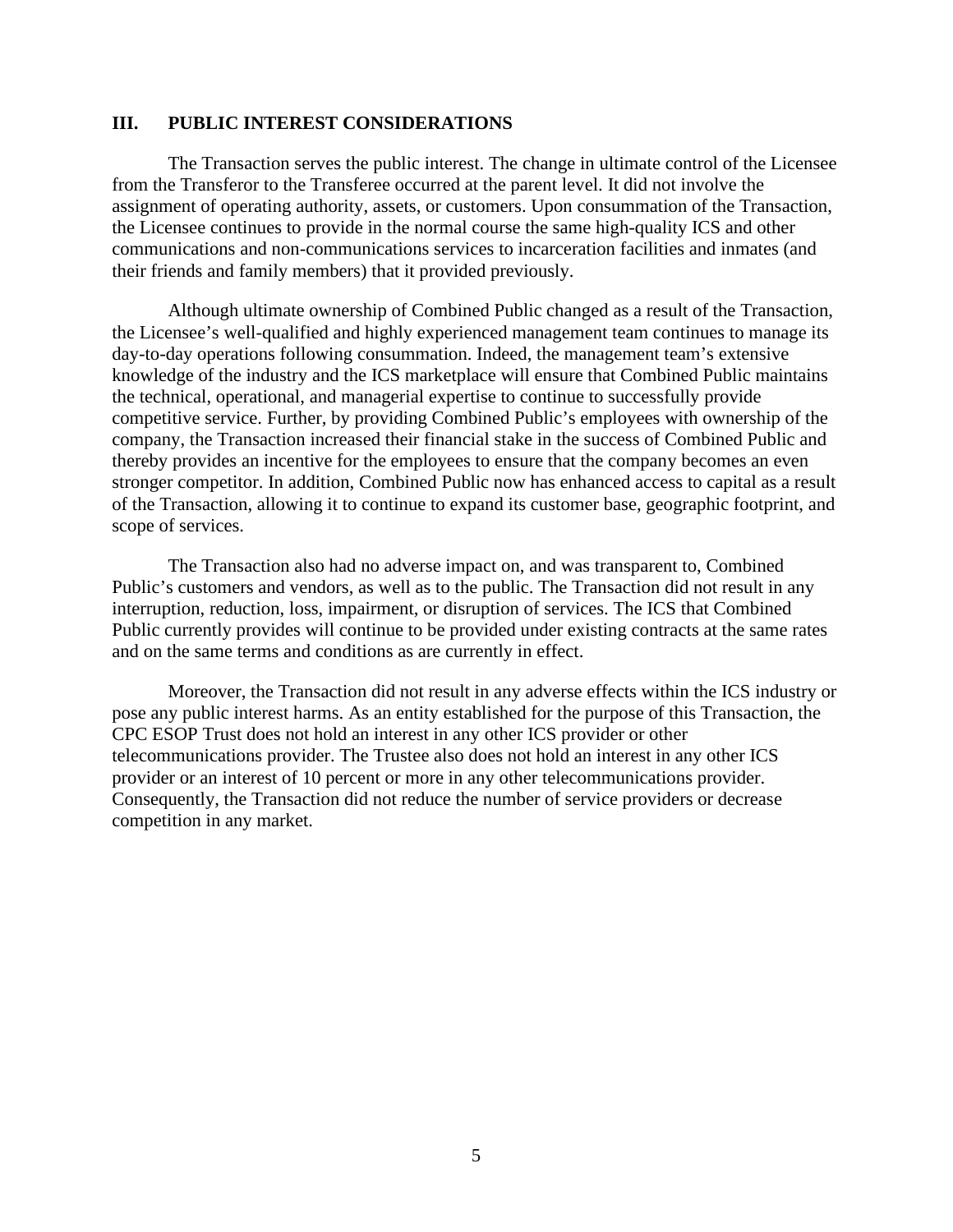#### **IV. DESIGNATED CONTACTS**

All correspondence and communications with respect to this notice should be addressed or directed to the following:

*For Combined Public and CPC Engle:* 

Phillip R. Marchesiello Wilkinson Barker Knauer, LLP 1800 M Street, NW, Suite 800N Washington, DC 20036 Tel.: (202) 783-4141 Fax: (202) 783-5851 pmarchesiello@wbklaw.com

*For the CPC ESOP Trust:* 

David B. Solomon Kelly E. Hall Levenfeld Pearlstein, LLC 2 North LaSalle Street, Suite 1300 Chicago, IL 60602 Tel: (312) 346-8380 Fax: (312) 346-8434 dsolomon@lplegal.com khall@lplegal.com

Zachary R. Castle, Chief Financial Officer Combined Public Communications, LLC 100 Aqua Drive Cold Spring, Kentucky 41076 Tel: 859-547-0350 zcastle@combinedpublic.com

Michael S. Miller, Trustee Combined Public Communications Employee Stock Ownership Plan c/o Apex Fiduciary Services, LLC Post Office Box 88208 Atlanta, Georgia 30356

#### **V. CONCLUSION**

The Parties hereby provide notice to the Commission of their participation in the Transaction described herein, which serves the public interest.

Respectfully submitted,

*/s/ Cathleen Engle /s/ Michael S. Miller* Cathleen Engle President CPC Engle Holdings, Inc. 100 Aqua Drive Cold Spring, Kentucky 41076

*On behalf of Transferor CPC Engle Holdings, Inc., and Licensee Combined Public Communications, LLC*

Michael S. Miller, Trustee Combined Public Communications Employee Stock Ownership Plan c/o Apex Fiduciary Services, LLC Post Office Box 88208 Atlanta, Georgia 30356

*On behalf of Transferee Combined Public Communications Employee Stock Ownership Trust*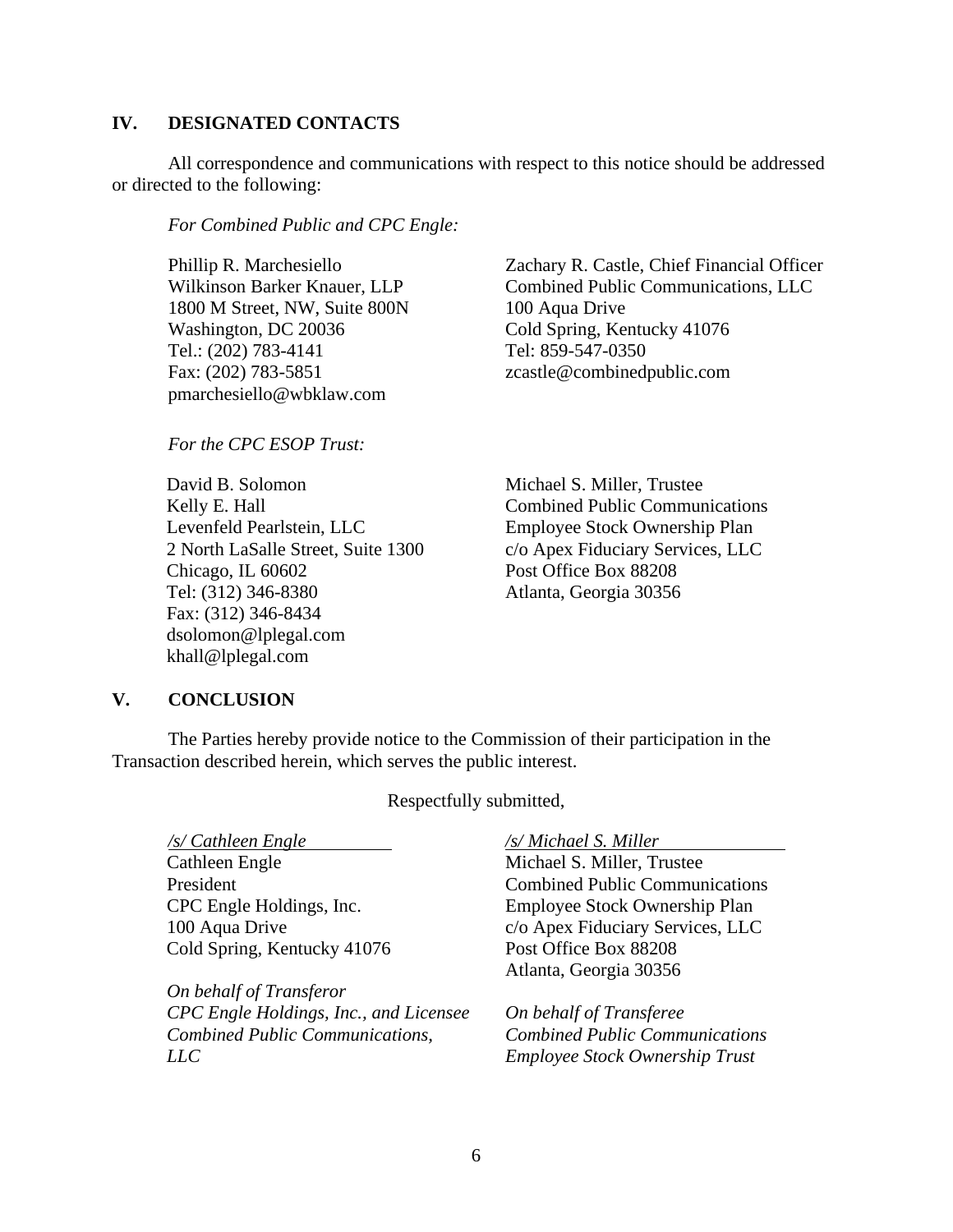# **EXHIBIT A**

**Diagrams Depicting Pre-Closing Ownership of Combined Public and CPC Engle, and Post-Closing Ownership Structure of Combined Public and the CPC ESOP Trust**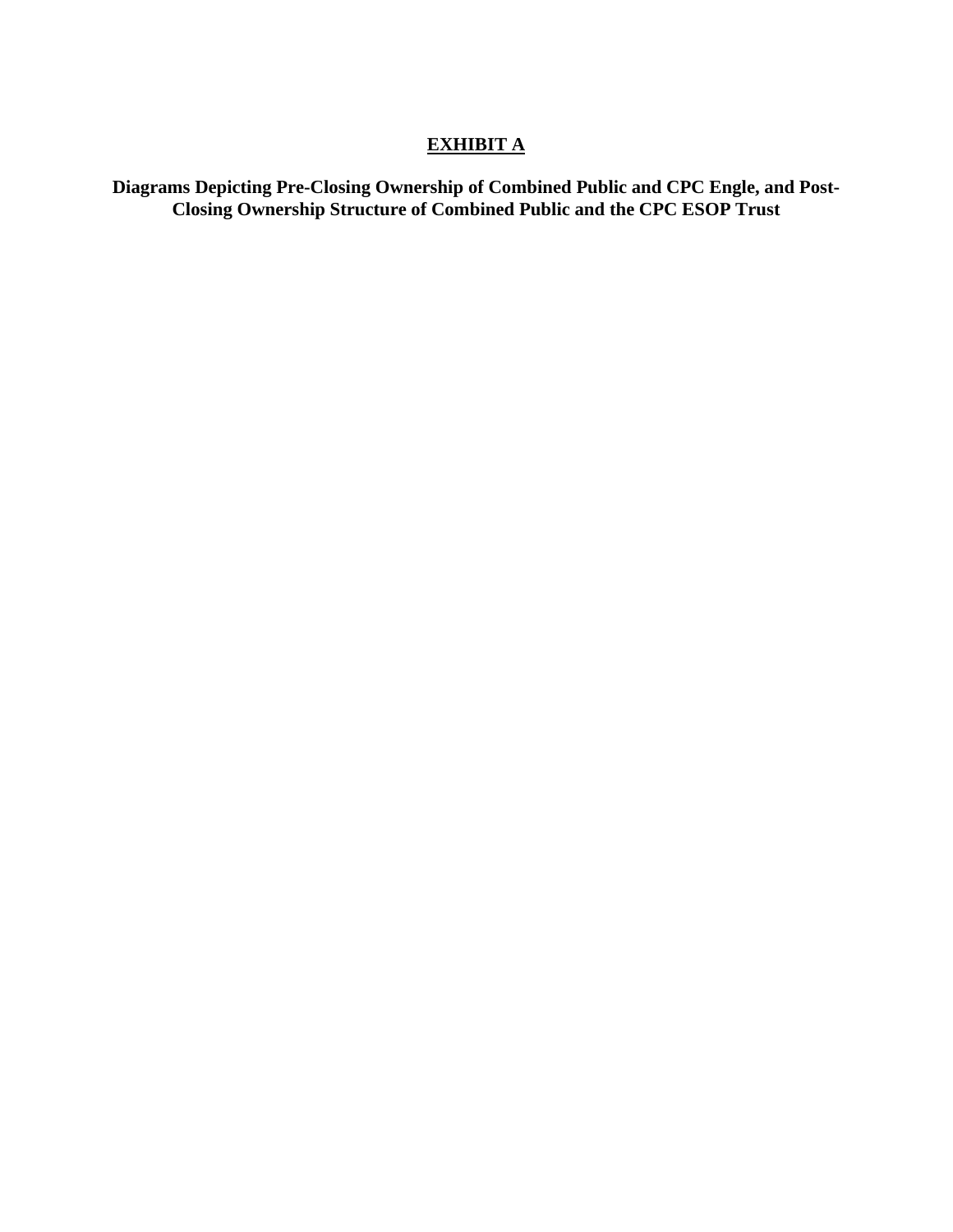